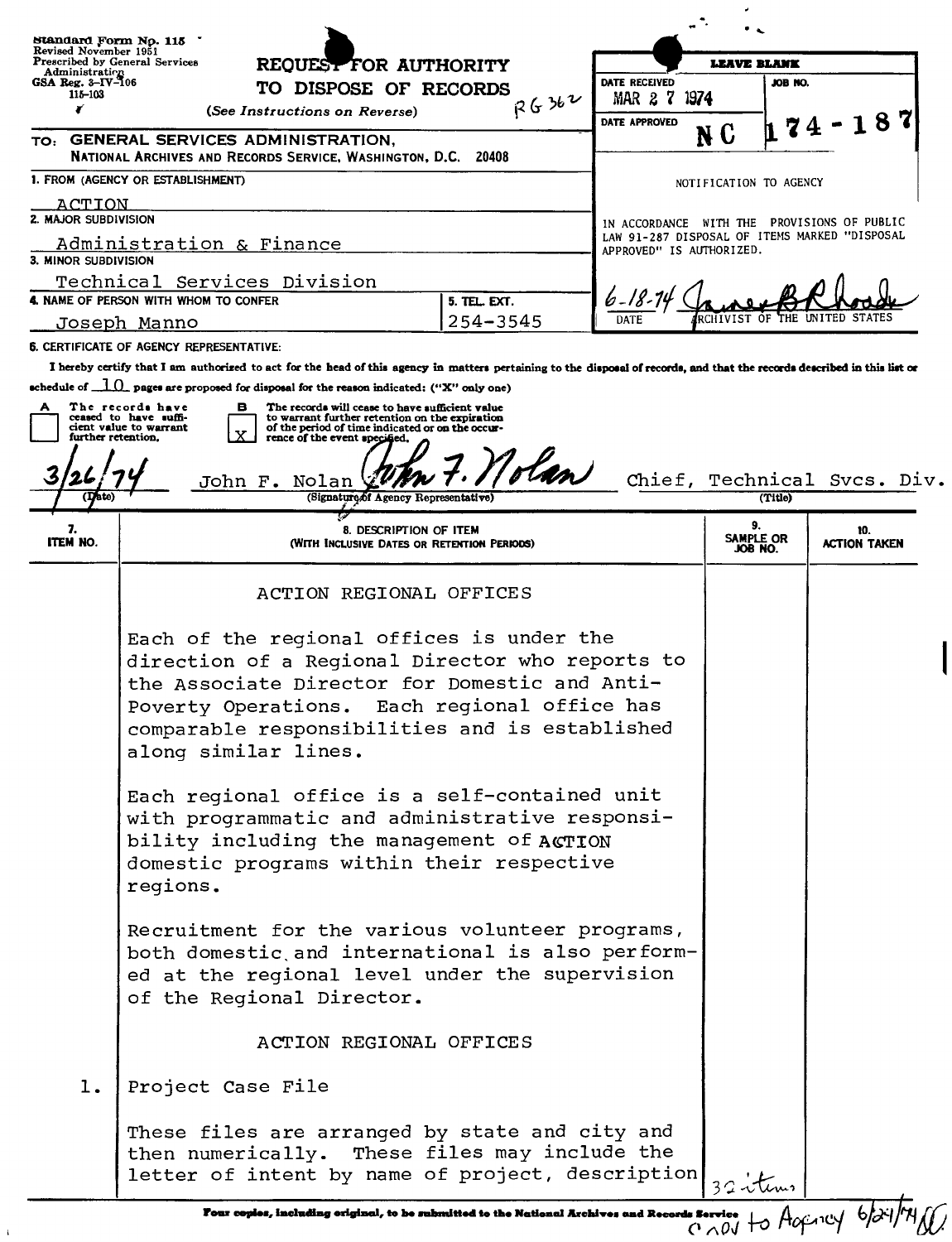$\bullet$ 





### REQUEST FOR AUTHORITY TO DISPOSE OF RECORDS-Continuation Sheet

| 7.<br>ITEM NO. | 8. DESCRIPTION OF ITEM<br>(WITH INCLUSIVE DATES OR RETENTION PERIODS)                                                                                                                                                                                                                                                                                                                                                                                                                                                                                                                                                | 9.<br>SAMPLE OR<br>JOB NO. | 10.<br><b>ACTION TAKEN</b> |
|----------------|----------------------------------------------------------------------------------------------------------------------------------------------------------------------------------------------------------------------------------------------------------------------------------------------------------------------------------------------------------------------------------------------------------------------------------------------------------------------------------------------------------------------------------------------------------------------------------------------------------------------|----------------------------|----------------------------|
|                | of project, project proposed, project analysis,<br>in some cases the Governor's approval and other<br>correspondence and memorandum.                                                                                                                                                                                                                                                                                                                                                                                                                                                                                 |                            |                            |
|                | Reqional office will cut-off at end of year of<br>termination of project, hold one year, and<br>retire to the FRC. FRC will retain six years<br>and destroy.                                                                                                                                                                                                                                                                                                                                                                                                                                                         |                            |                            |
| 2.             | Grant Fiscal Management Case Files                                                                                                                                                                                                                                                                                                                                                                                                                                                                                                                                                                                   |                            |                            |
|                | These are case files, covering such programs as<br>UYA, RSVP, OAVP, which contain all essential<br>documentation for each grant. Each grant case<br>file contains forms such as A-106 Grantee's<br>Cash Request, A-16 Notice of Grant Award, Notice<br>of Acceptance of Grant Award, A-1404 Procure-<br>ment Request, A-17 Grantee Report of Expendi-<br>tures, A-19 Request for Rebudgeting, A-270<br>Final Cumulative Cost and Cash Received Report,<br>Report of Contact, Correspondence, A-81<br>Application for Project Grant, Pre-award Grantee<br>Survey Checklist, and Grant Officers Business<br>clearance. |                            |                            |
|                | Regional Offices will place the grant file<br>$a \cdot$<br>in a closed case file upon final termination<br>of the grant, hold three years, and retire<br>to FRC. Disposition shall be made in<br>accordance with GAO Instructions                                                                                                                                                                                                                                                                                                                                                                                    |                            |                            |
|                | The Fiscal Services copy of above file,<br>b.<br>containing a copy of the grant and other<br>payments is held by the A&F/A (Fiscal<br>Services Branch) and will be placed in a<br>closed file upon termination, held two<br>years, and destroyed.                                                                                                                                                                                                                                                                                                                                                                    |                            |                            |
|                |                                                                                                                                                                                                                                                                                                                                                                                                                                                                                                                                                                                                                      |                            |                            |

1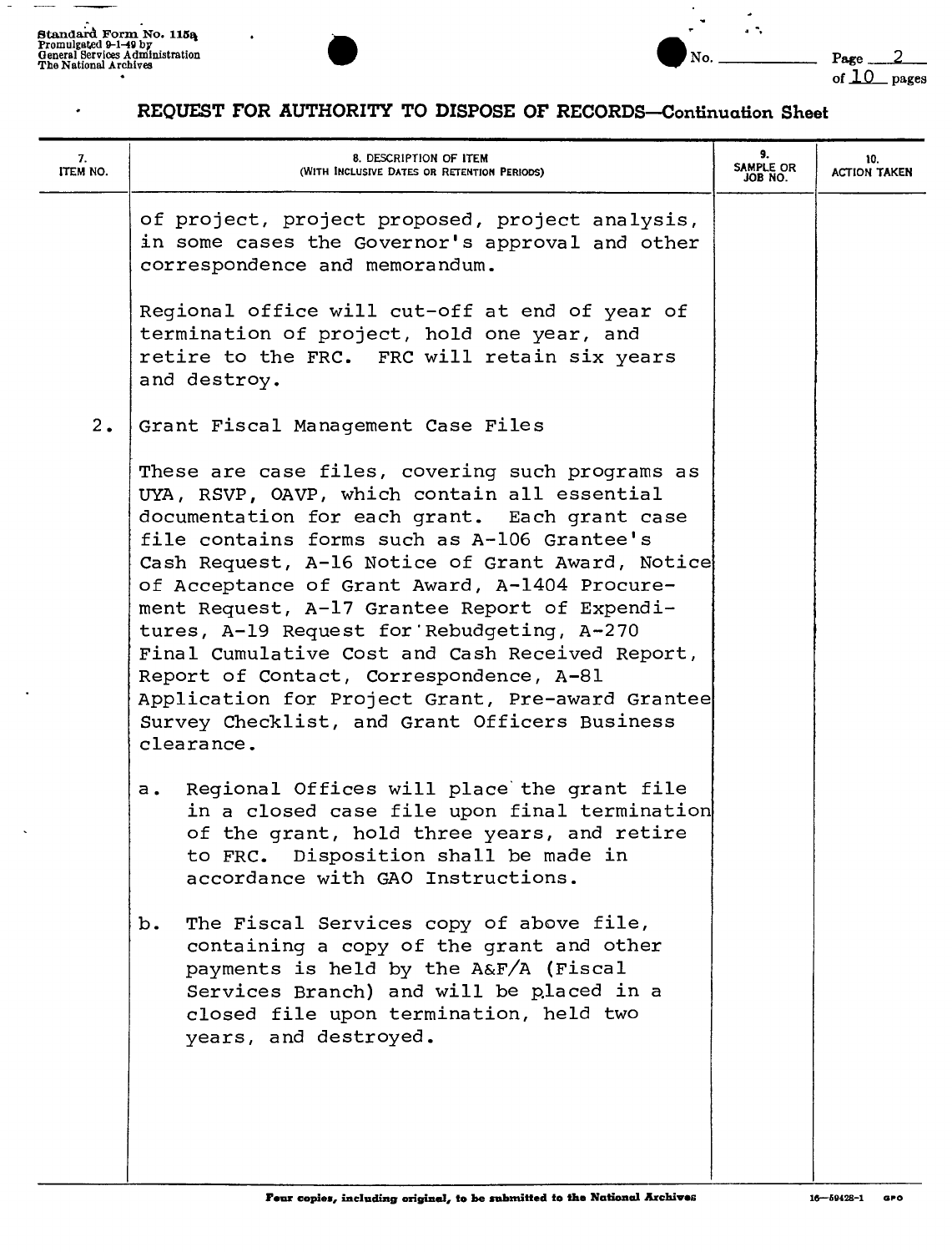$\ddot{\phantom{0}}$ 





 $\bullet$ 

| 7.<br><b>ITEM NO.</b> | 8. DESCRIPTION OF ITEM<br>(WITH INCLUSIVE DATES OR RETENTION PERIODS)                                                                                                                                                                                                                                                           | 9.<br>SAMPLE OR<br>JOB NO. | 10.<br><b>ACTION TAKEN</b> |
|-----------------------|---------------------------------------------------------------------------------------------------------------------------------------------------------------------------------------------------------------------------------------------------------------------------------------------------------------------------------|----------------------------|----------------------------|
| 3.                    | Grant Program Case File                                                                                                                                                                                                                                                                                                         |                            |                            |
|                       | This is the program portion of the grant file,<br>covering such programs as UYA, RSVP, OAVP. Each<br>file contains Status Reports, Form A-16 Notice<br>of Grant Award, Notice of Acceptance of Grant<br>Award, Budget Details, memo of understanding and<br>correspondence.                                                     |                            |                            |
|                       | Regional Offices will place inactive or closed<br>grants in a separate file, hold seven years<br>from the date of the first grant, and destroy.                                                                                                                                                                                 |                            |                            |
| 4.                    | Unfunded Grant Applications                                                                                                                                                                                                                                                                                                     |                            |                            |
|                       | This is a file of grant applications that were<br>not funded for various reasons.<br>The files<br>include correspondence, trip reports, narrative<br>presentations, and applications.                                                                                                                                           |                            |                            |
|                       | Regional Offices will cut-off at the end of the<br>year, hold three years, and destroy.                                                                                                                                                                                                                                         |                            |                            |
| 5.                    | Contract Case File                                                                                                                                                                                                                                                                                                              |                            |                            |
|                       | These case files contain all documentation of<br>each contract. They are filed numerically by<br>contract number. Each contract file contains<br>contracts and amendments, clearances and negotia-<br>tions, funding or obligating documents, contrac-<br>tors bid, correspondence, payment schedule and<br>copies of vouchers. |                            |                            |
|                       | Regional Offices will cut-off at end of year<br>of final payment, hold one year and retire to<br>FRC. Disposition shall be made in accordance<br>with GAO instructions.                                                                                                                                                         |                            |                            |
| 6.                    | Affirmative Action Plan                                                                                                                                                                                                                                                                                                         |                            |                            |
|                       | This is a plan that is furnished the Washington<br>Office of Minority Affairs, and in some regions                                                                                                                                                                                                                              |                            |                            |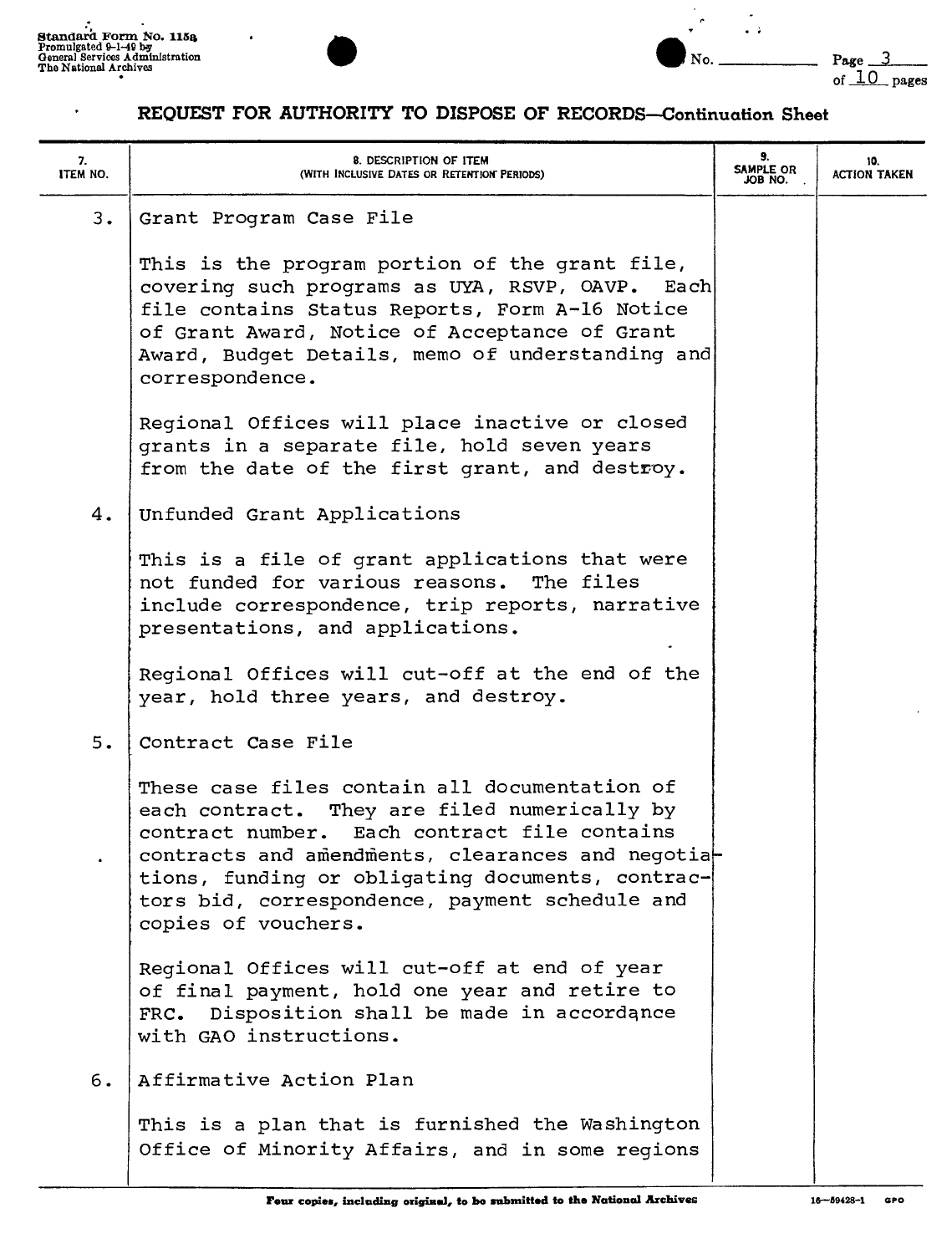

 $\ddot{\phantom{a}}$ 



| 7.<br>ITEM NO. | 8. DESCRIPTION OF ITEM<br>(WITH INCLUSIVE DATES OR RETENTION PERIODS)                                                                                                                                                       | 9.<br>SAMPLE OR<br>JOB NO. | 10.<br><b>ACTION TAKEN</b> |
|----------------|-----------------------------------------------------------------------------------------------------------------------------------------------------------------------------------------------------------------------------|----------------------------|----------------------------|
|                | directly to the Civil Service Commission on a<br>fiscal year basis. The plan contains goals and<br>plans for the coming fiscal year.                                                                                        |                            |                            |
|                | Regional Offices cut-off at end of year, hold<br>two years and retire to FRC. FRC will retain<br>two years and destroy.                                                                                                     |                            |                            |
| 7.             | Equal Employment Opportunity                                                                                                                                                                                                |                            |                            |
|                | This is usually a case file documenting a<br>minority complaint. May also contain request<br>for information and related matters relative<br>to minorities.                                                                 |                            |                            |
|                | Regional Offices cut-off at end of year, hold<br>two years, and retire to FRC. FRC will retain<br>two years and destroy.                                                                                                    |                            |                            |
| 8.             | Press Releases                                                                                                                                                                                                              |                            |                            |
|                | The press releases are contained in one complete<br>record set, maintained in chronological order<br>of all releases issued by the regional office.                                                                         |                            |                            |
| f              | Regional Offices will cut-off at end of year,<br>hold four years, and retire to the FRC.<br>Permanent. Cffer To Archives Moyears. *                                                                                         |                            |                            |
| 9.             | Telephone Directory of ACTION>                                                                                                                                                                                              |                            |                            |
|                | Regional Office listing of local staff telephone<br>numbers and other organizational information.<br>This information may be in printed or typed form.<br>Also, are copies of the Washington Office<br>telephone directory. |                            |                            |
| f              | Regional offices will retire to the FRC<br>$a_{\bullet}$<br>annually one record set of all regional<br>directories issued during that period.<br>Permanent. Offer To Archives in 10 years.*                                 |                            |                            |
|                | All other copies should be destroyed when<br>$b_{\bullet}$<br><del>superseded.</del>                                                                                                                                        |                            |                            |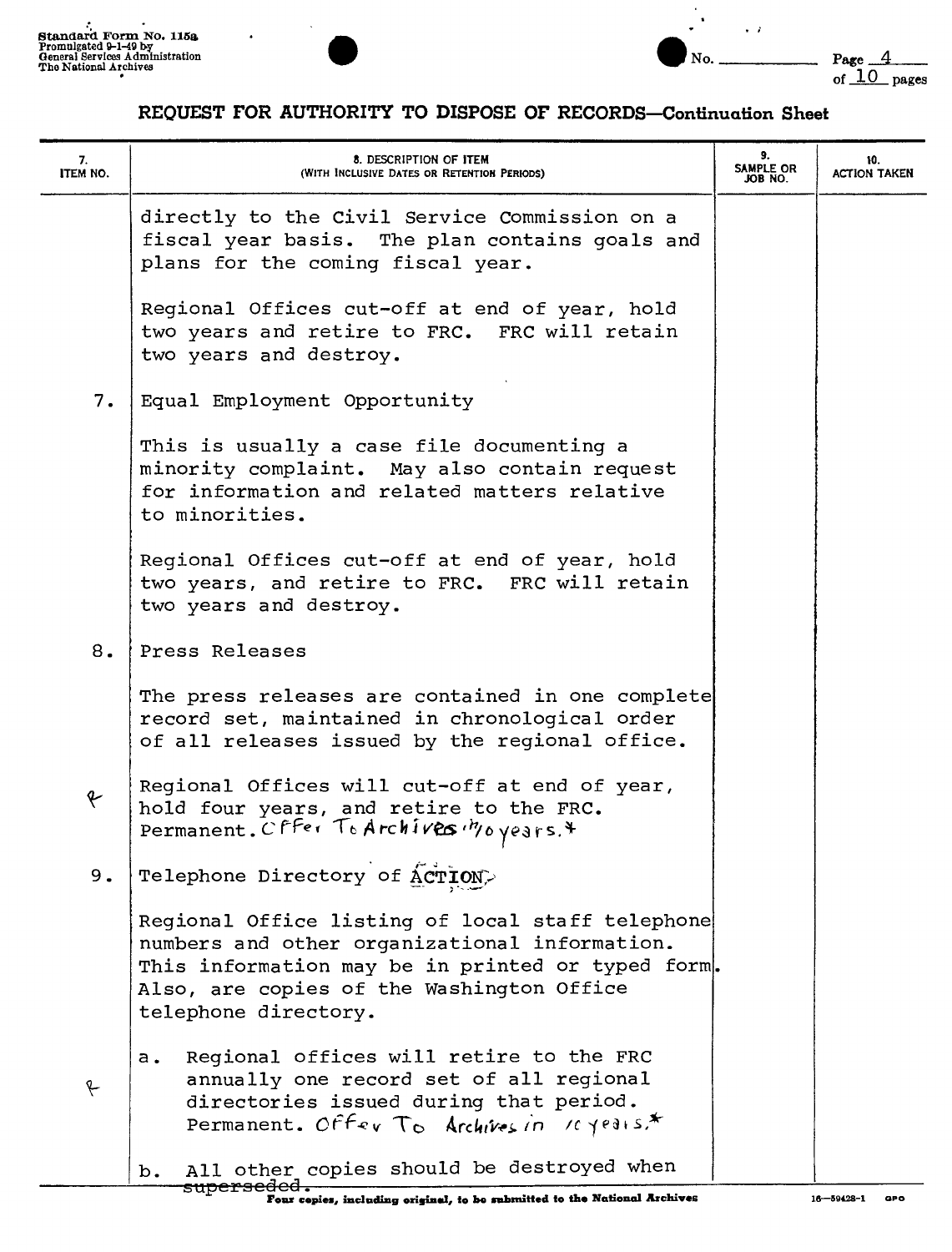



# REQUEST FOR AUTHORITY TO DISPOSE OF RECORDS-Continuation Sheet

| 7.<br>ITEM NO. | 8. DESCRIPTION OF ITEM<br>(WITH INCLUSIVE DATES OR RETENTION PERIODS)                                                                                                                                                                                                                           | 9.<br>SAMPLE OR<br>JOB NO. | 10.<br><b>ACTION TAKEN</b> |
|----------------|-------------------------------------------------------------------------------------------------------------------------------------------------------------------------------------------------------------------------------------------------------------------------------------------------|----------------------------|----------------------------|
|                | c. All copies of the Washington office tele-<br>phone directory received in the regions<br>should be destroyed upon receipt of a<br>current issue.                                                                                                                                              |                            |                            |
| 10.            | Blue Cross Blue Shield Identification File                                                                                                                                                                                                                                                      |                            |                            |
|                | This file is arranged alphabetically by volunteer<br>name and identification number and usually<br>relate to a benefit claim.                                                                                                                                                                   |                            |                            |
|                | Regional Offices will cut-off with the termina-<br>tion of volunteer, retain two years and destroy.                                                                                                                                                                                             |                            |                            |
| 11.            | Official VISTA Volunteer Personnel File                                                                                                                                                                                                                                                         |                            |                            |
|                | Case files arranged alphabetically by name.<br>Includes correspondence, forms and other<br>records documenting the volunteers employment<br>history, such as application, notices of all<br>personnel actions, travel, pay and leave<br>allowances, vouchers and Form W-4 Tax withhold-<br>ing. |                            |                            |
|                | Regional Office will place in inactive file<br>when volunteer terminates, hold one year and<br>retire to National Personnel Records Center,<br>(NPRC) St. Louis, NPRC will destroy 75 years<br>from date of volunteers birth.                                                                   |                            |                            |
| 12.            | Confidential Medical Records                                                                                                                                                                                                                                                                    |                            |                            |
|                | Case files arranged alphabetically by name of<br>volunteer. This file contains medical informa-<br>tion of a confidential nature not normally<br>found in the Volunteer file.                                                                                                                   |                            |                            |
|                | The regional office will transfer this material<br>to the volunteer file prior to the transfer of<br>the volunteer personnel file to NPRC, St. Louis.                                                                                                                                           |                            |                            |

ł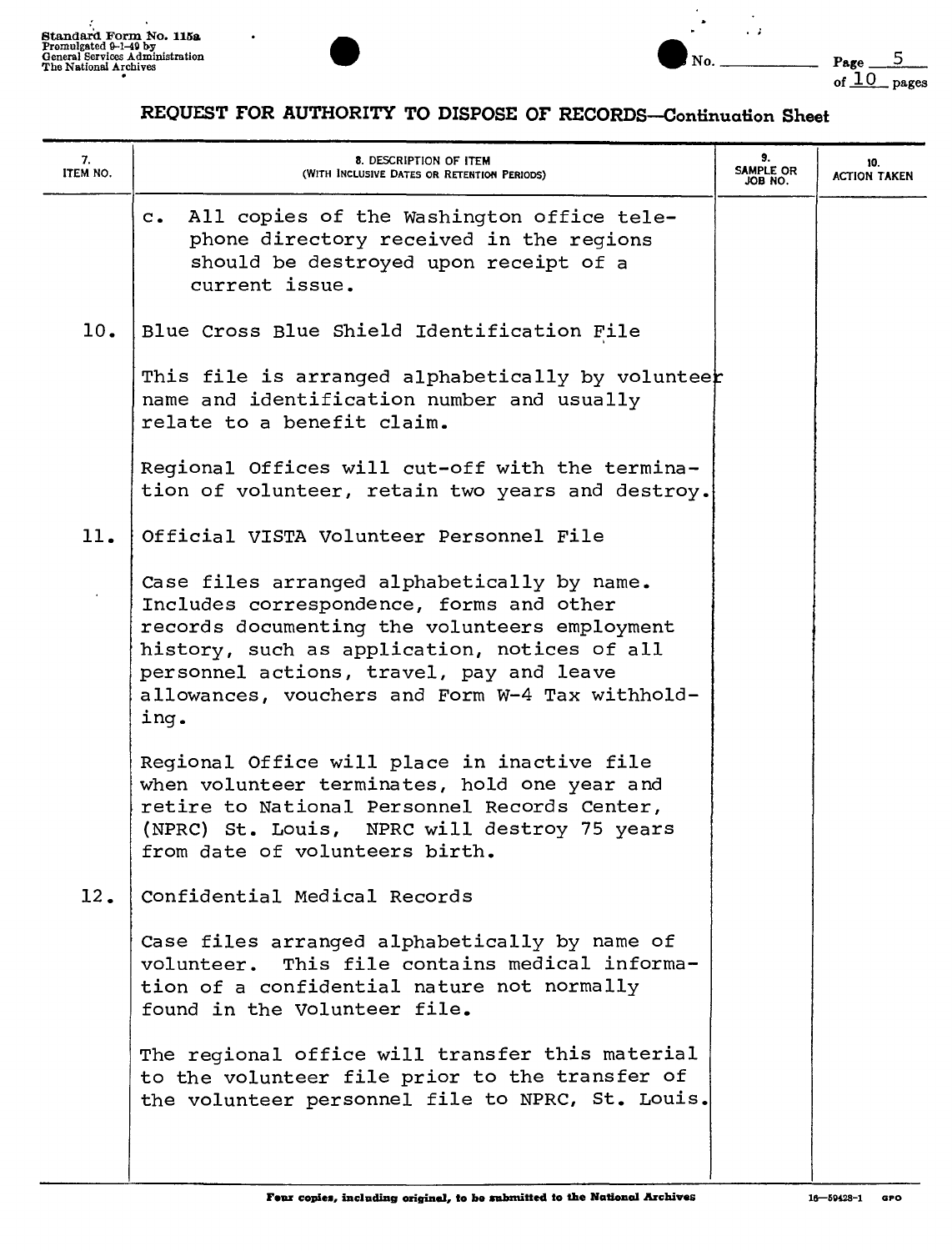



| 7.<br>ITEM NO. | 8. DESCRIPTION OF ITEM<br>(WITH INCLUSIVE DATES OR RETENTION PERIODS)                                                                                                                                                            | 9.<br>SAMPLE OR<br>JOB NO. | 10.<br><b>ACTION TAKEN</b> |
|----------------|----------------------------------------------------------------------------------------------------------------------------------------------------------------------------------------------------------------------------------|----------------------------|----------------------------|
| 13.            | Legal Claims or Tort File                                                                                                                                                                                                        |                            |                            |
|                | This file is arranged alphabetically by litigant<br>Records relate to criminal and tort<br>name.<br>claims and volunteer accident cases. They pro-<br>vide the rationale, the verdict and the dis-<br>position of the case.      |                            |                            |
|                | Regional Office file, which is not the file<br>sent to General Counsel Washington, will be<br>cut-off at the end of year of termination of<br>case. Retain one year and retire to FRC. FRC<br>will hold three years and destroy. |                            |                            |
| 14.            | Legal Assistance File                                                                                                                                                                                                            |                            |                            |
|                | This file is arranged alphabetically by name of<br>Volunteer. Records relate to arrest or deten-<br>tion of volunteer usually minor alledged<br>offenses.                                                                        |                            |                            |
|                | Regional Offices will cut-off at end of year in<br>which case is closed, retain one additional<br>year and retiresto FRC. FRC will hold three<br>years and destroy.                                                              |                            |                            |
| 15.            | Project Profile                                                                                                                                                                                                                  |                            |                            |
|                | This is an optional case file arranged alpha-<br>betically by project and covers all projects in<br>the region. The file gives the contract number,<br>date, amount, supervisor, coordinator and a<br>resume of the project.     |                            |                            |
|                | Regional Office will retain one year after<br>termination of project and destroy.                                                                                                                                                |                            |                            |
| 16.            | Personnel Applicant File                                                                                                                                                                                                         |                            |                            |
|                | Files of individual SF 171's which are retained<br>to be used if a vacancy occurs.                                                                                                                                               |                            |                            |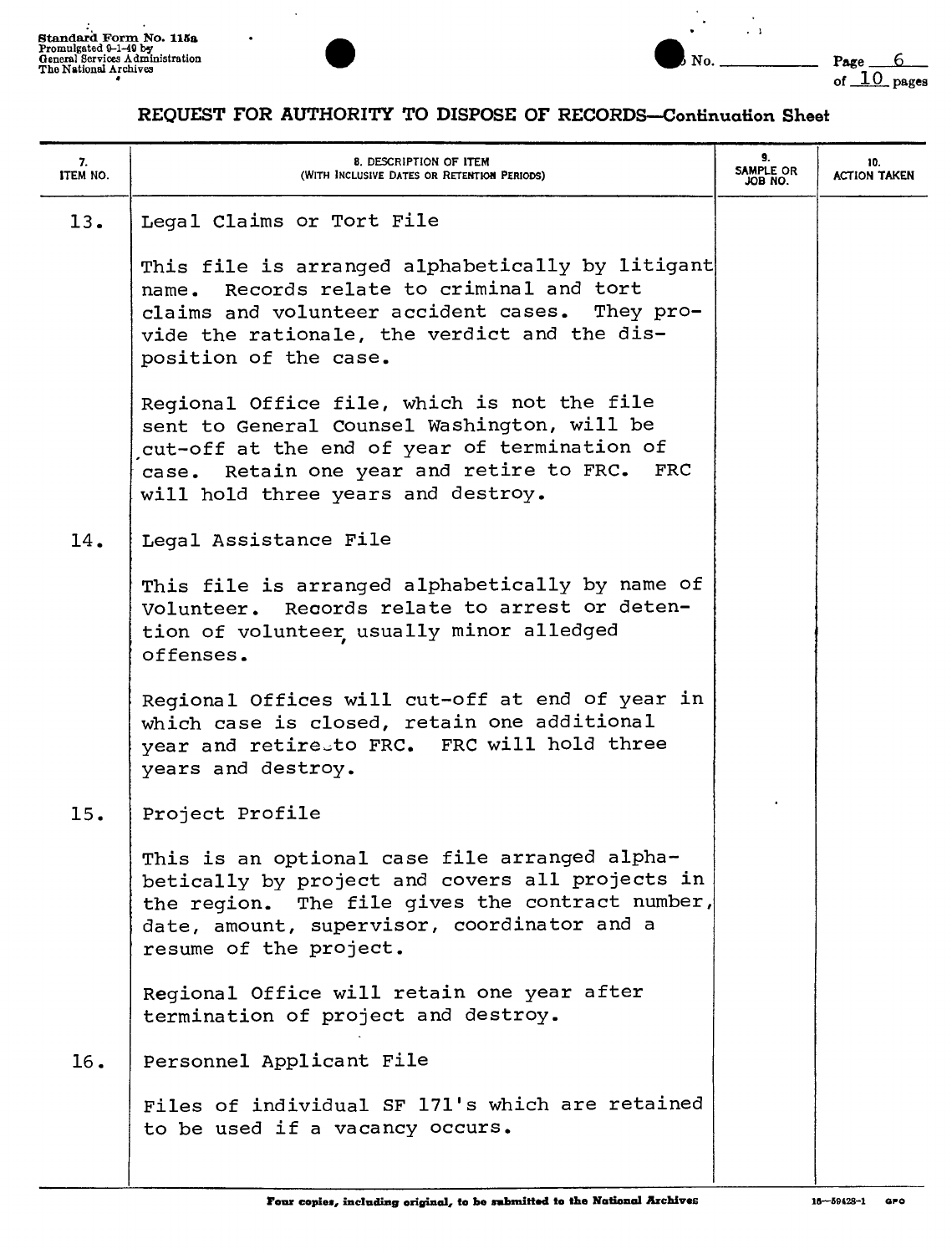÷



 $\ddot{\phantom{0}}$ 



| 7.<br>ITEM NO. | 8. DESCRIPTION OF ITEM<br>(WITH INCLUSIVE DATES OR RETENTION PERIODS)                                                                                                                                             | 9.<br>SAMPLE OR<br>JOB NO. | 10.<br><b>ACTION TAKEN</b> |
|----------------|-------------------------------------------------------------------------------------------------------------------------------------------------------------------------------------------------------------------|----------------------------|----------------------------|
|                | Regional Office will return forms to applicant,<br>if so requested, or destroy after a predeter-<br>mined period of time.                                                                                         |                            |                            |
| 17.            | SCORE/ACE Conferences                                                                                                                                                                                             |                            |                            |
|                | Minutes, agenda, and correspondence regarding<br>various types of SCORE/ACE Conferences.<br>This<br>includes but is not limited to SCORE Coordina-<br>ting Conference and the National SCORE Confer-<br>ence.     |                            |                            |
| f              | Regional Office will cut-off at the end of the<br>year, hold two years and retire to FRC.<br>Permanent. Offer To Archivesin 10 years.*                                                                            |                            |                            |
| 18.            | SCORE Task Force Report                                                                                                                                                                                           |                            |                            |
|                | This material is arranged in chronological order<br>and consists of correspondence, report of task<br>force concerning innovative ideas of SCORE aid<br>to local businesses, with suggested corrective<br>action. |                            |                            |
| R<br>19.       | Regional office will hold until no longer need-<br>ed and retire to FRC. Permanent. CFFev To<br>Archives in royears?<br>SCORE/ACE Publicity File                                                                  |                            |                            |
|                | Correspondence, news stories, clippings, radio/<br>TV spots and success stories arranged by type<br>of publicity and thereunder by date.                                                                          |                            |                            |
| R-             | Regional Office will cut-off at end of the year,<br>hold two years, and retire to the FRC.<br>Permanent. Offer To Archives in royears,*                                                                           |                            |                            |
| 20.            | SCORE Chapter Activity Report                                                                                                                                                                                     |                            |                            |
|                | This report lists the District and Chapter<br>location, number of chapter members, name of<br>chairman, address and phone number, chapter<br>meetings and dates and the SBA Coordinators, and                     |                            |                            |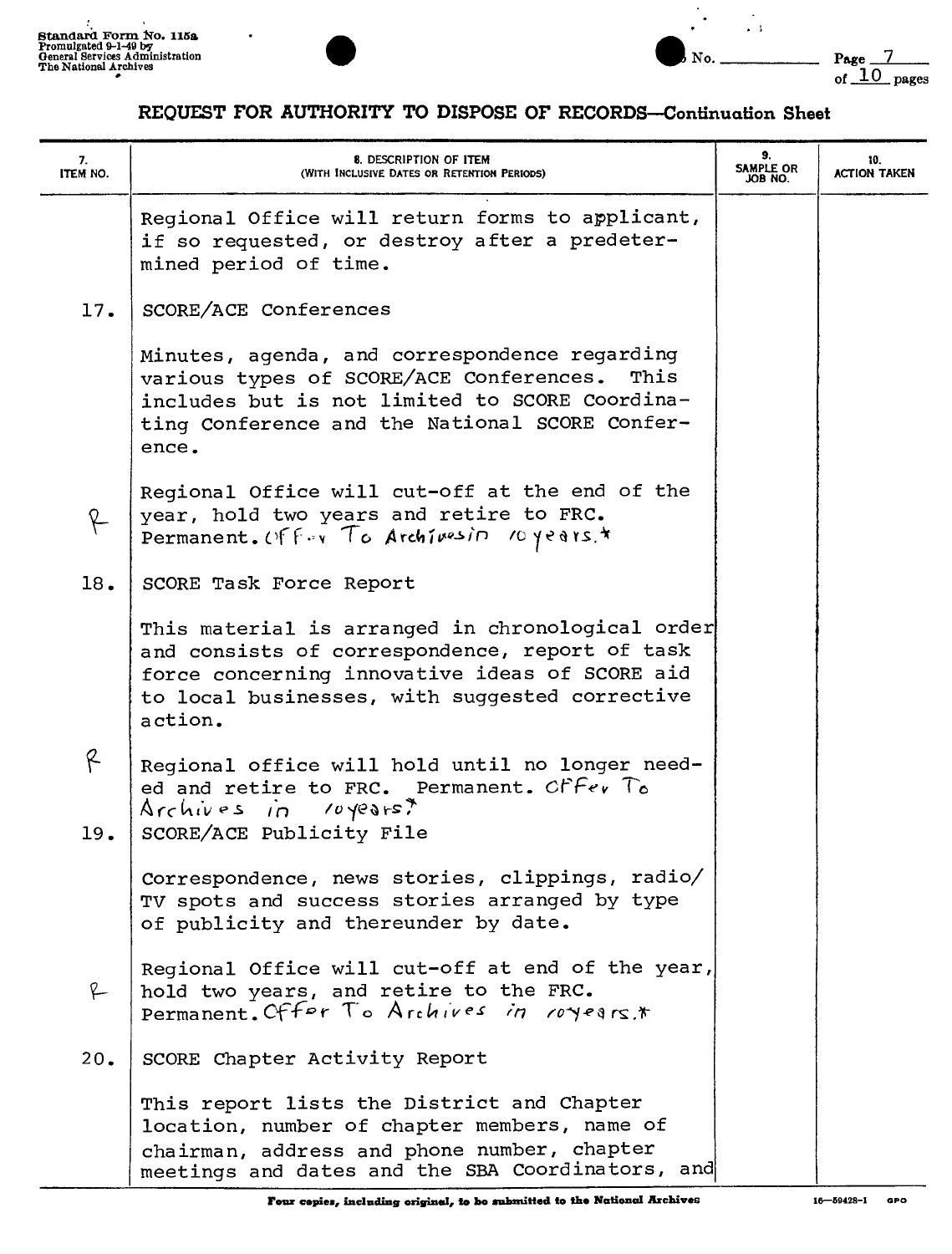



| 7.<br><b>ITEM NO.</b> | 8. DESCRIPTION OF ITEM<br>(WITH INCLUSIVE DATES OR RETENTION PERIODS)                                                                                                                                                          | 9.<br>SAMPLE OR<br>JOB NO. | 10.<br><b>ACTION TAKEN</b> |
|-----------------------|--------------------------------------------------------------------------------------------------------------------------------------------------------------------------------------------------------------------------------|----------------------------|----------------------------|
|                       | the number of chapter members used during the<br>month.                                                                                                                                                                        |                            |                            |
|                       | Regional Offices will cut-off at the end of the<br>year, hold three years and destroy.                                                                                                                                         |                            |                            |
| 21.                   | SCORE Counseling                                                                                                                                                                                                               |                            |                            |
|                       | The files are arranged in alphabetical order by<br>name of requestor. The files consist of request<br>for help in getting business established or<br>counseling in solving a particular problem.                               |                            |                            |
|                       | Regional Offices will cut-off at end of year,<br>hold one year and retire to FRC. FRC will hold<br>three years and destroy.                                                                                                    |                            |                            |
| 22.                   | Unfunded RSVP Grant Applications                                                                                                                                                                                               |                            |                            |
|                       | This is an alphabetic state file of RSVP grant<br>applications that were not funded for various<br>reasons. The file may include correspondence,<br>trip reports, narrative presentations and<br>applications.                 |                            |                            |
|                       | Regional Offices will cut-off at the end of the<br>year, hold three years and destroy.                                                                                                                                         |                            |                            |
| 23.                   | Domestic Training Files                                                                                                                                                                                                        |                            |                            |
|                       | Arranged chronologically this file consists of<br>procedures, techniques, requirements, and<br>statistics of volunteer training, also drafts<br>and memo relative to regional training manuals<br>and training cycle material. |                            |                            |
| $\mathcal{L}$         | Regional Offices will cut-off at the end of the<br>year, hold two years, and retire to FRC.<br>Permanent. Offer To Archives in<br>$10 \text{ years}$                                                                           |                            |                            |
| 24.                   | Handbook for Area Offices                                                                                                                                                                                                      |                            |                            |
|                       | This file contains background material, comments                                                                                                                                                                               |                            |                            |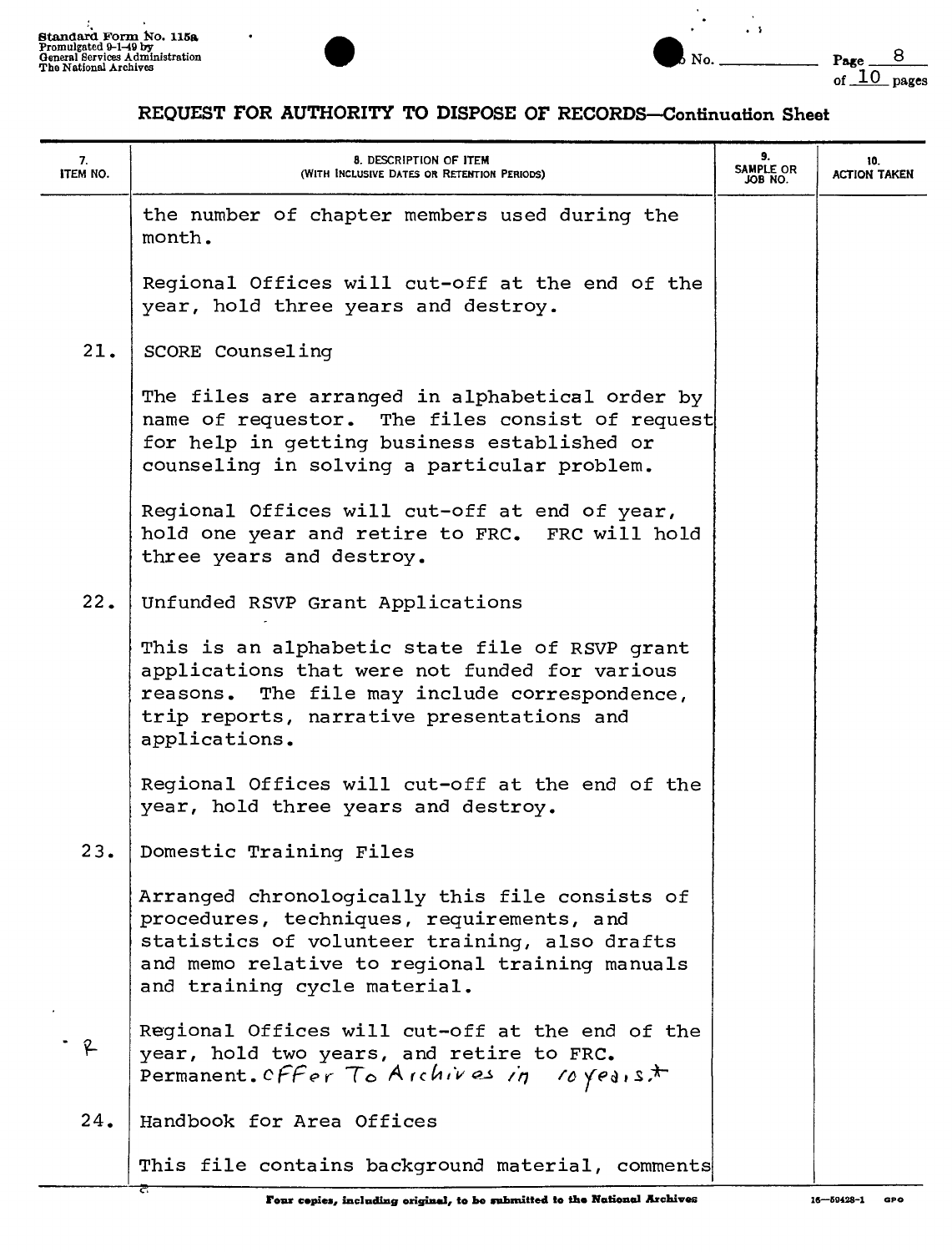$\bullet$ 





 $\mathbf{L}$ 

| 7.<br>ITEM NO. | 8. DESCRIPTION OF ITEM<br>(WITH INCLUSIVE DATES OR RETENTION PERIODS)                                                                                                                                                                                                                  | 9.<br>SAMPLE OR<br>JOB NO. | 10.<br><b>ACTION TAKEN</b> |
|----------------|----------------------------------------------------------------------------------------------------------------------------------------------------------------------------------------------------------------------------------------------------------------------------------------|----------------------------|----------------------------|
|                | and suggestions from staff personnel for improve-<br>ment in the handbook. The handbook in typed or<br>printed form is usually contained in a hard<br>back loose-leaf binder with replaceable pages.<br>Record copy with all changes.                                                  |                            |                            |
| f.             | Regional Offices will retire to the FRC when new<br>revised manual is issued. Permanent. Offer To<br>$Archives$ in royers.*                                                                                                                                                            |                            |                            |
| 25.            | Vouchers and Schedules of Payments                                                                                                                                                                                                                                                     |                            |                            |
|                | These files consist of but are not limited to<br>the following:<br>SF 1166 Schedules of Payments<br>SF 1017 Travel Voucher<br>Action V-37 Statement of Mileage<br>SF 1038 Application Accounting for Advance of<br>Funds<br>PC 1403 > $\sum_{n=1}^{\infty}$ > Account, Coding Document |                            |                            |
|                | Regional Offices will cut-off at end of fiscal<br>year, hold three years, and retire to the FRC.<br>Disposition will be in accordance with GAO<br>Instructions.                                                                                                                        |                            |                            |
| 26.            | Payroll Computer Printout                                                                                                                                                                                                                                                              |                            |                            |
|                | This is the computer printout of the payroll<br>for the regional office as furnished by the<br>Washington Office. The arrangement is by<br>chronological payroll period.                                                                                                               |                            |                            |
|                | Regional Offices will hold three years and<br>destroy.                                                                                                                                                                                                                                 |                            |                            |
| 27.            | Purchase Orders                                                                                                                                                                                                                                                                        |                            |                            |
|                | These files are arranged chronologically by<br>fiscal year and contain the obligating copy of<br>SF 147 Order for Supplies and Services, SF 1034<br>Public Voucher for purchase of Services other<br>than personal, or other obligating document.                                      |                            |                            |